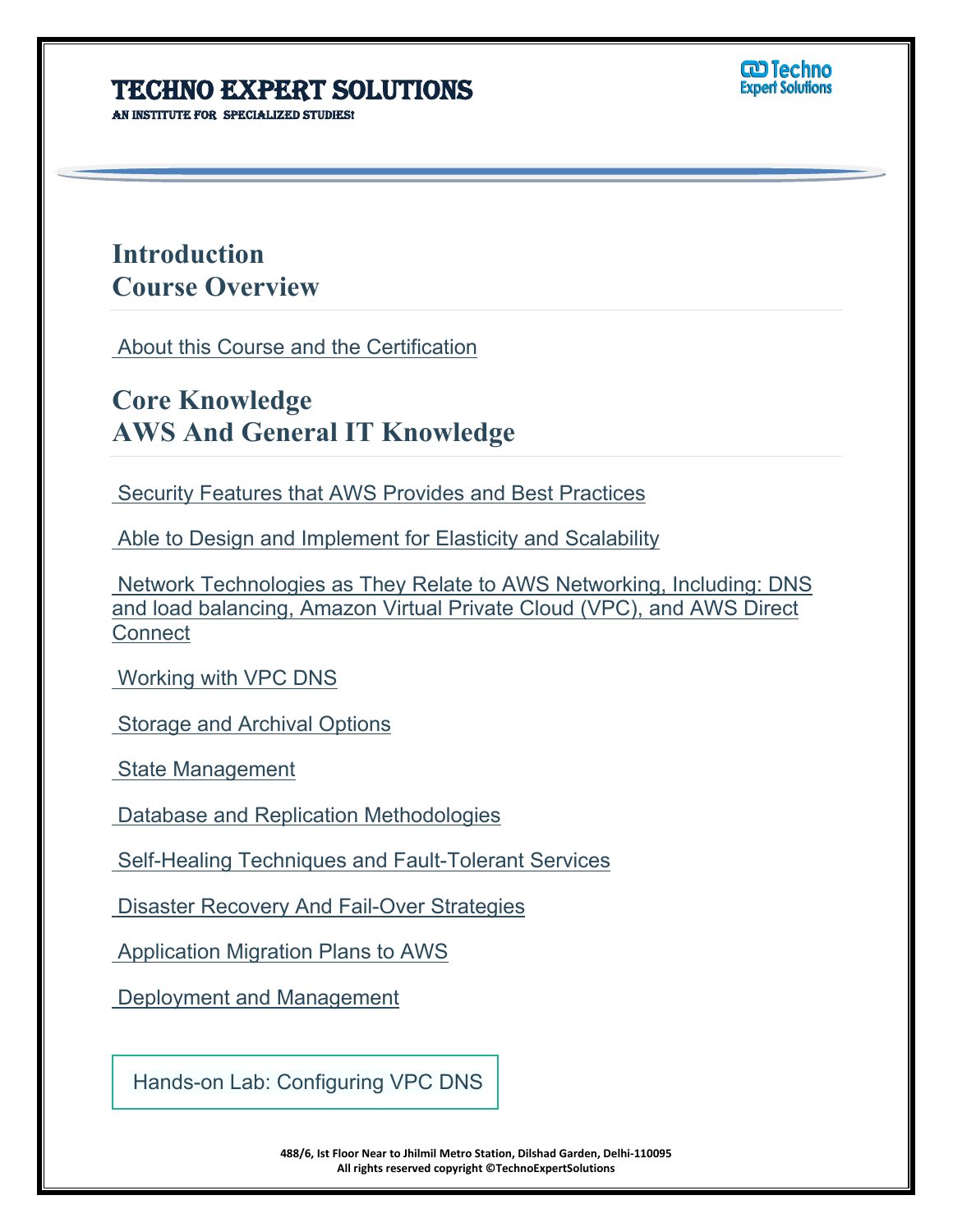**An institute for specialized studies!**



## **Enterprise Account Management**

Consolidated Billing

Consolidated Billing and EC2 Reserved Instances

Cross Account IAM User Strategies

Creating Cross Account Roles

Temporary Access Using Roles and STS

Federated Access Using SAML

Web Identity Federation

Costing and Resource Tagging

Resource Groups

AWS Config

Budgets and CloudWatch Alarms

 Exercise: Playing With Web Identity Federation **Required Services Amazon CloudTrail**

**Amazon CloudTrail Overview** 

Configuring CloudTrail in the Console

Monitoring CloudTrail Events with CloudWatch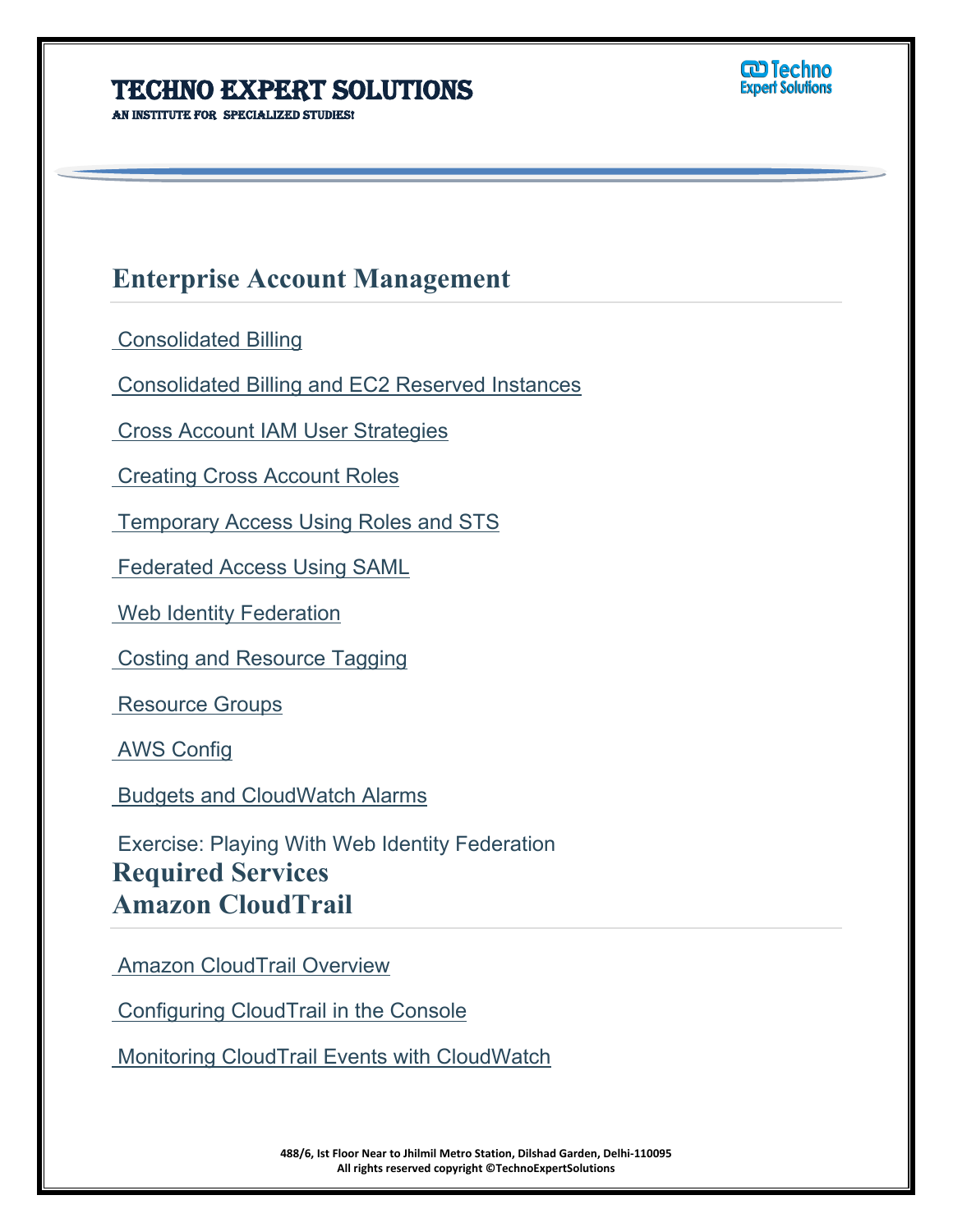**An institute for specialized studies!**



## **AWS Key Management Service**

AWS KMS Overview

Using The CLI to Encrpyt and Decrypt Data with the CMK

#### **Amazon Kinesis**

Amazon Kinesis Overview

Kinesis Mobile IOT Scenario Example

#### **Amazon EC2 And Design Patterns**

Integrating CloudWatch Logging with EC2

Real-Time Processing of Log Files with Amazon Kinesis

Protecting Production Resources

Migrating EC2 Resources to Another Region

EC2 Backup Strategies

HPC (High Performance Computing) on EC2

HPC with Cluster and Grid Computing

Architecting for Performance

Increasing Performance with EBS Raid Configurations

High Availability and Disaster Recovery with Multi-Region Design

Hands-On: Route 53 Complex Configurations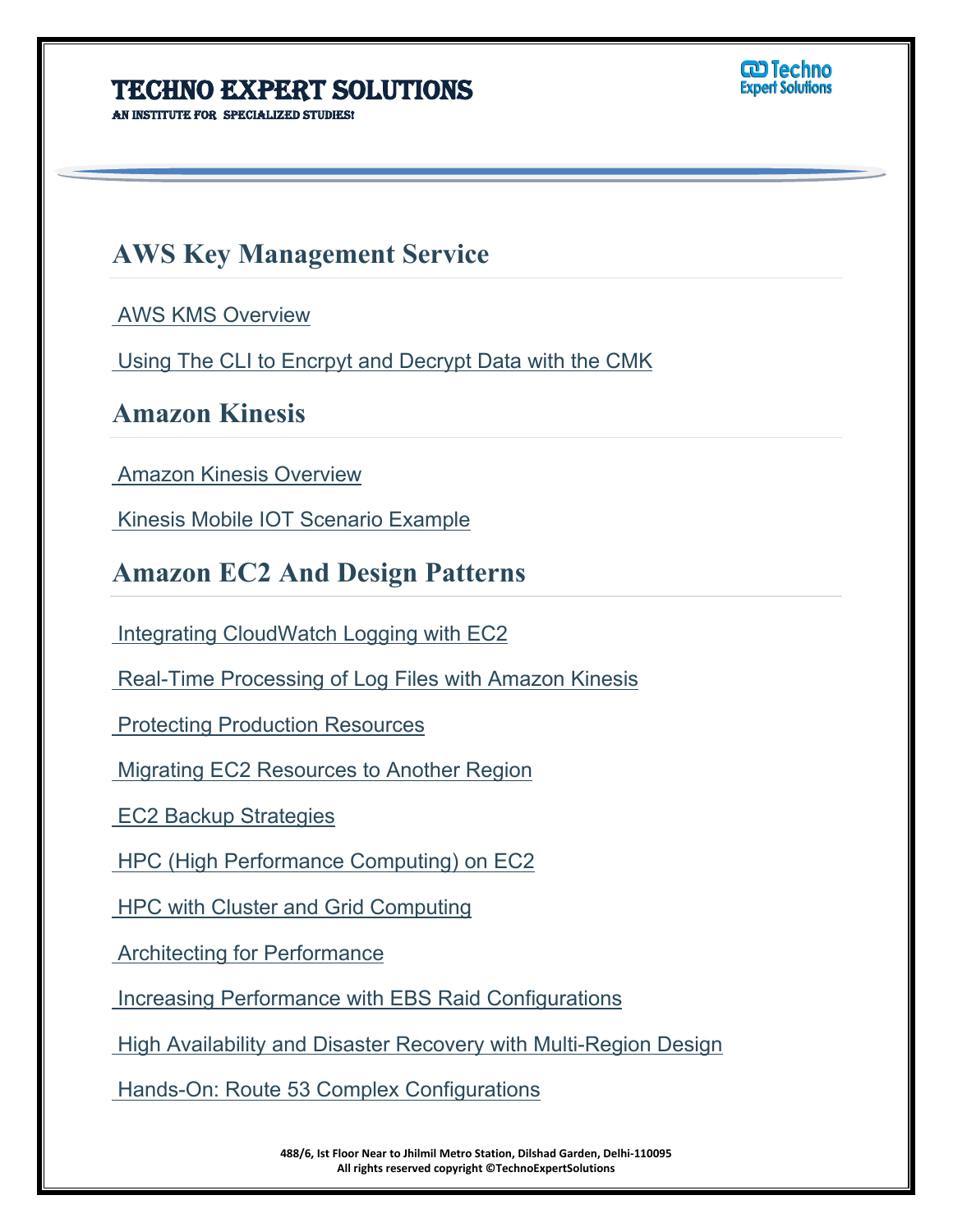**An institute for specialized studies!**



Mitigating DDoS Attacks with AWS

Supporting Legacy Applications in the Cloud

Elastic Load Balancer Design Patterns

Exercise: Protecting Production Resources

Hands-on Lab: Configuring Proxy Protocol on an ELB and Nginx

Hands-on Lab: Configuring EBS Volume RAID 0

Hands-on Lab: Restoring Files from EBS Volume Snapshots

Hands-on Lab: Creating Complex Routing Policies

# **Virtual Private Cloud (VPC)**

Network and Data Security

Network Monitoring with VPC Flow Logs

Extending On-Premise Networks with VPN

Using Directory Service to Connect Hybrid Architectures

Security Zones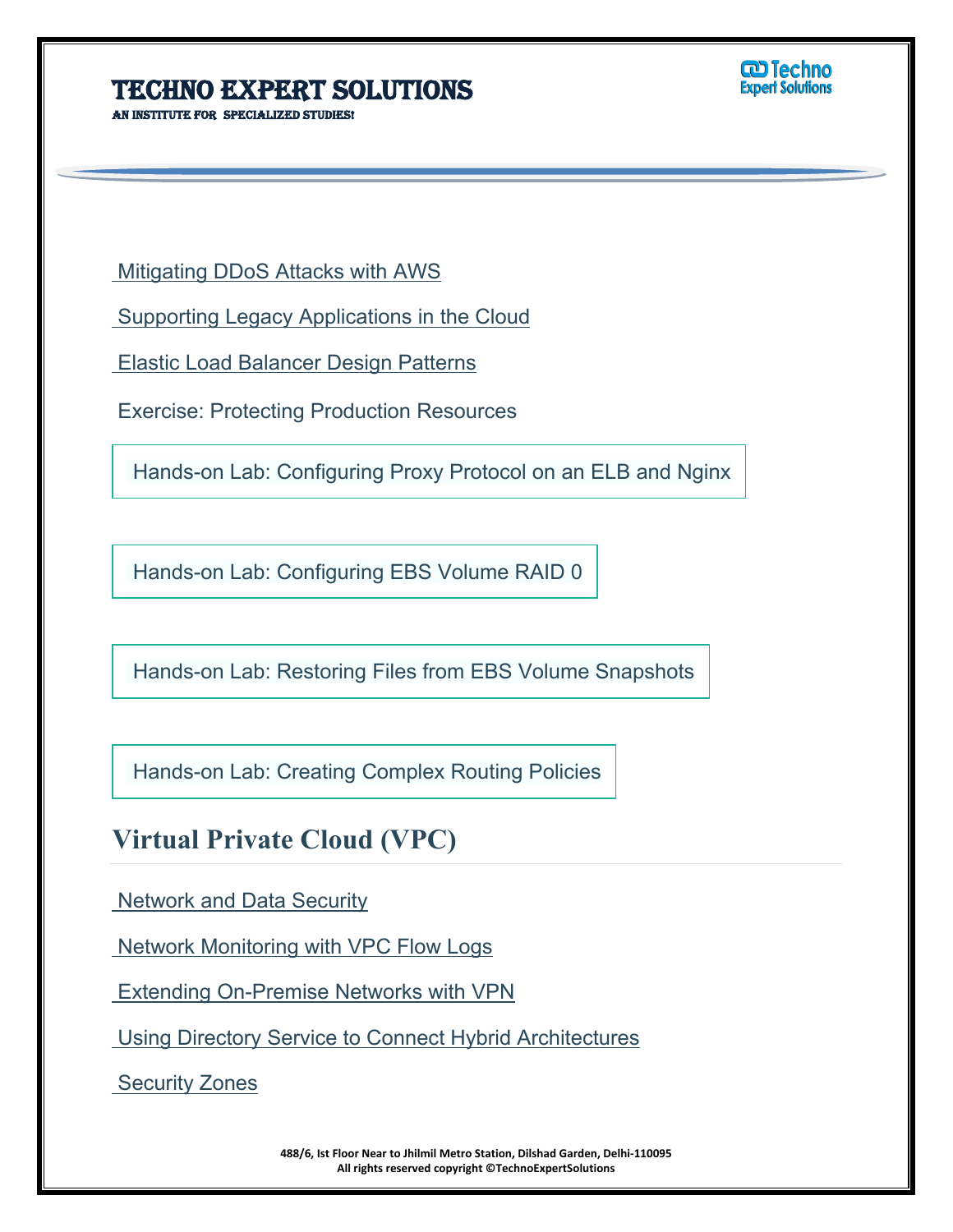**AN INSTITUTE FOR SPECIALIZED STUDI** 

**W** Techno

Understanding AWS IP Subnet Reservations

Hands-on Lab: Configuring VPC S3 Endpoints and NAT Gateways

### **AWS Direct Connect**

Working with AWS Direct Connect Virtual Interfaces

Accessing Remote Regions

### **Amazon ElastiCache**

ElastiCache Overview

ElastiCache: Memcache

ElastiCache: Redis

### **Amazon Redshift**

Redshift Overview

## **Amazon CloudFront**

CloudFront Key Concepts and Overview

Dynamic Content with CloudFront

CloudFront Reporting

CloudFront Security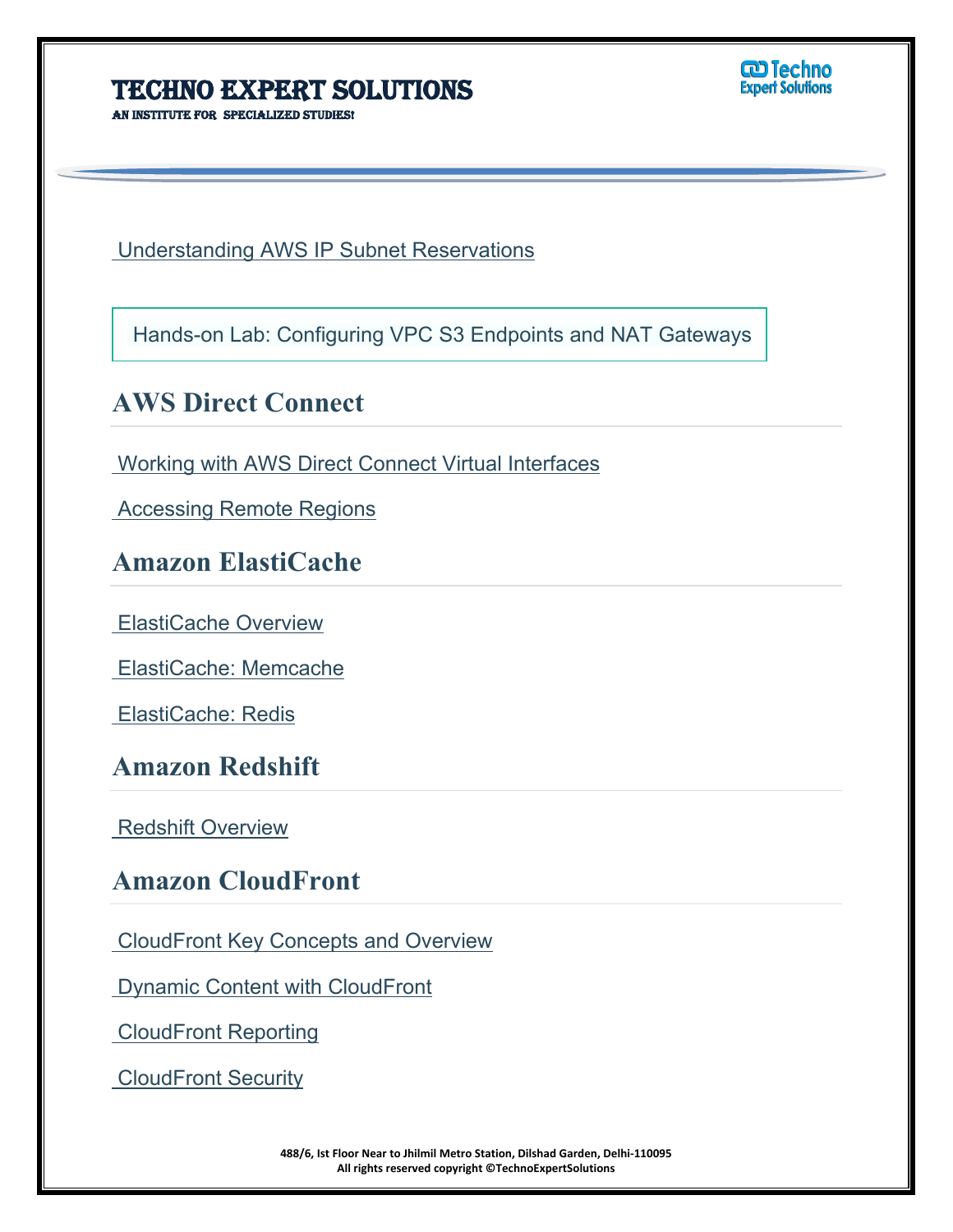**An institute for specialized studies!**



CloudFront Performance Considerations

Streaming Media with CloudFront

Forcing HTTPS to The Origin

Creating a Multi-Region CloudFront Solution

## **Amazon Elastic Transcoder**

ElasticTranscoder Overview

Streaming With S3, CloudFront, and Elastic Transcoder

Hands-on Lab: Streaming Video with Elastic Transcoder, S3, and

**CloudFront** 

## **AWS Data Pipeline**

Introduction to Data Pipeline

Using Data Pipeline to Replicate DynamoDB Data Across Regions

Hands-on Lab: Using Data Pipeline to Copy DynamoDB Data to S3

### **Amazon RDS**

RDS Overview and Security Options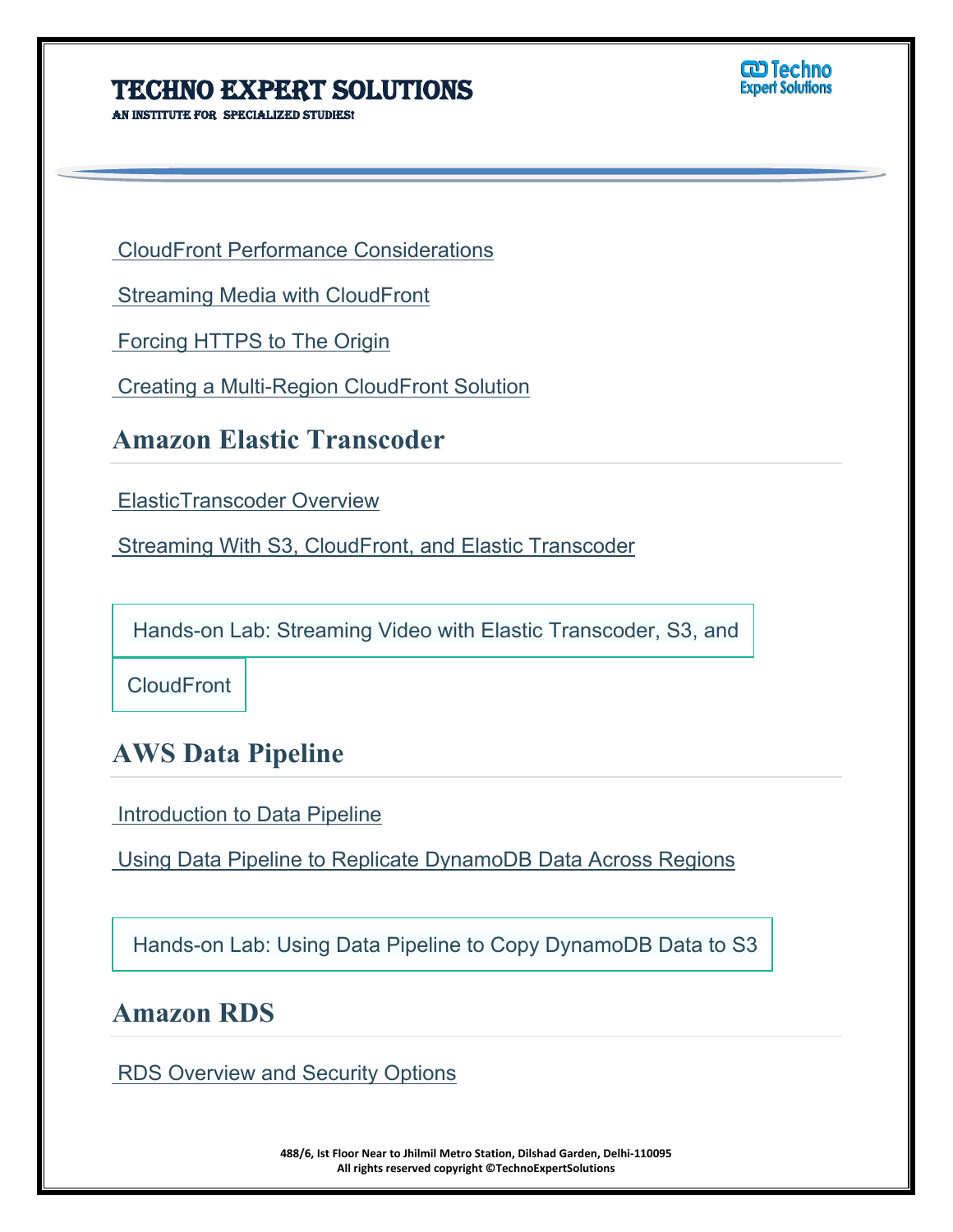**AN INSTITUTE FOR SPECIALIZED STUDI** 

**W** Techno

 MySQL and MariaDB on RDS: Multi-region Delivery, Migrating Data from On-Premise, and Disaster Recovery

Oracle DB on RDS

MSSQL DB on RDS

|  | <b>Amazon CloudSearch</b> |
|--|---------------------------|
|--|---------------------------|

Amazon CloudSearch

**Amazon EMR**

Amazon EMR

Hands-on Lab: Analyzing Log Files with EMR

# **Deployment Concepts On AWS Services**

**CloudFormation** 

Cloudformation Hands-on

**OpsWorks** 

OpsWorks Hands-on

### **Amazon SQS**

Message Priority

Batch Processing Job Observer